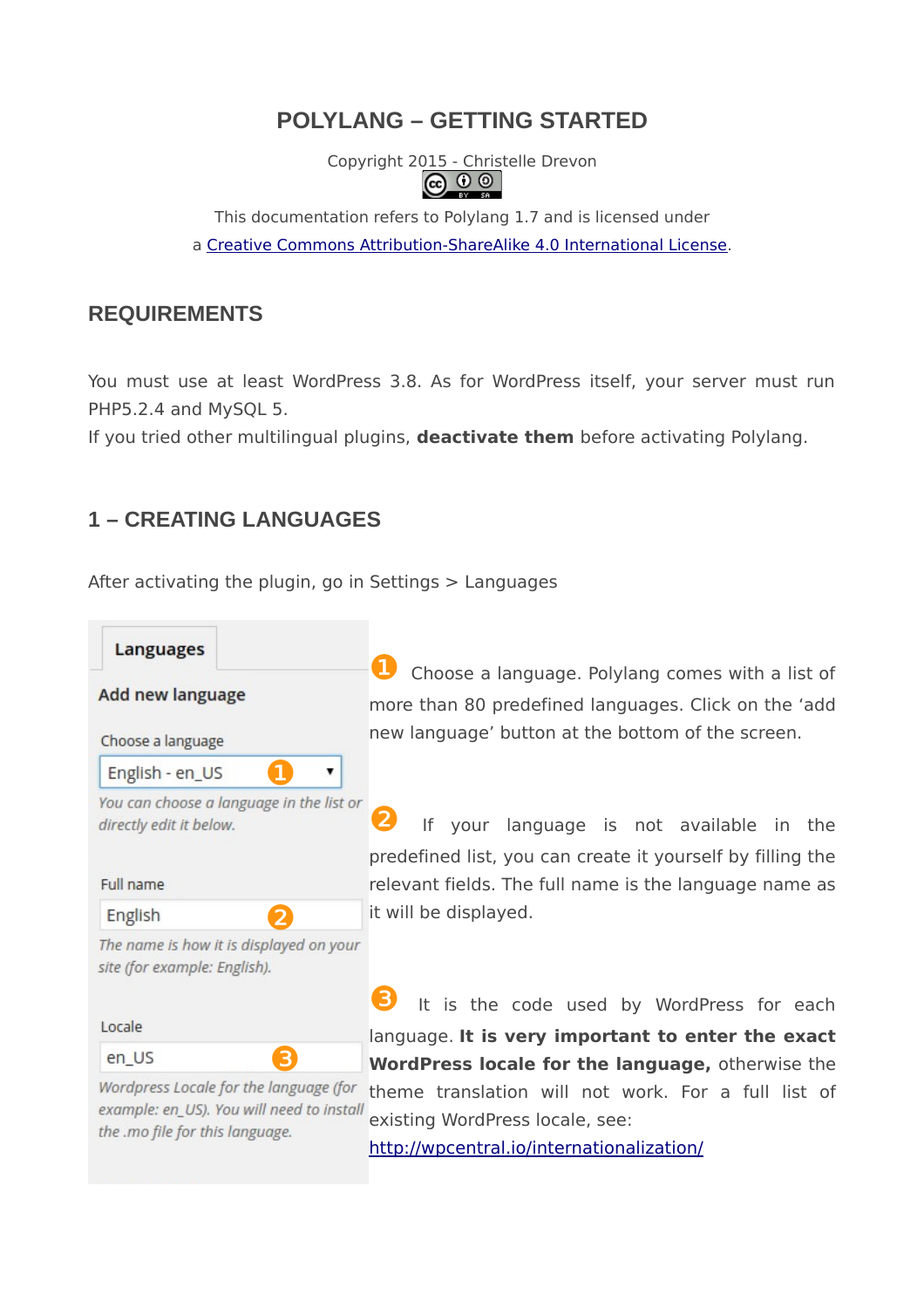| Language code                                                       |                                                                                              |  |  |  |
|---------------------------------------------------------------------|----------------------------------------------------------------------------------------------|--|--|--|
| en<br>Д                                                             | $\mathbf{4}$<br>This code will be used to build the URL. It is best                          |  |  |  |
| Language code - preferably 2-letters ISO<br>639-1 (for example: en) | use the (lower case) 2-characters ISO 639-1<br>to<br>language code. For example: en, fr, de. |  |  |  |
| <b>Text direction</b><br>5<br>$\bullet$ left to right               |                                                                                              |  |  |  |
| right to left                                                       | Polylang informs the theme it has to load the LTR                                            |  |  |  |
| Choose the text direction for the<br>language                       | or RTL style. Note that not all themes are compatible<br>with both text directions.          |  |  |  |
| Order                                                               |                                                                                              |  |  |  |
| 6                                                                   | It is possible to choose the order in which the                                              |  |  |  |
| Position of the language in the language<br>switcher                | languages will be displayed in the language switcher.                                        |  |  |  |
| Add new language                                                    |                                                                                              |  |  |  |

After adding the first language, 2 tabs are displayed.

| <b>Languages</b> | <b>Strings translation</b> | <b>Settings</b> |  |
|------------------|----------------------------|-----------------|--|
| Add new language | $\epsilon$                 |                 |  |

❻ Strings translation: Polylang allows translating user defined strings such as the site title, the tagline, and the widget titles. Moreover themes and plugins can allow you to translate their options here.

The translation of themes and or plugins are managed with the po/mo files that you can handle with [CodeStyling Localization plugin.](https://wordpress.org/plugins/codestyling-localization/)

Settings : the Polylang\_settings are displayed in a new tab.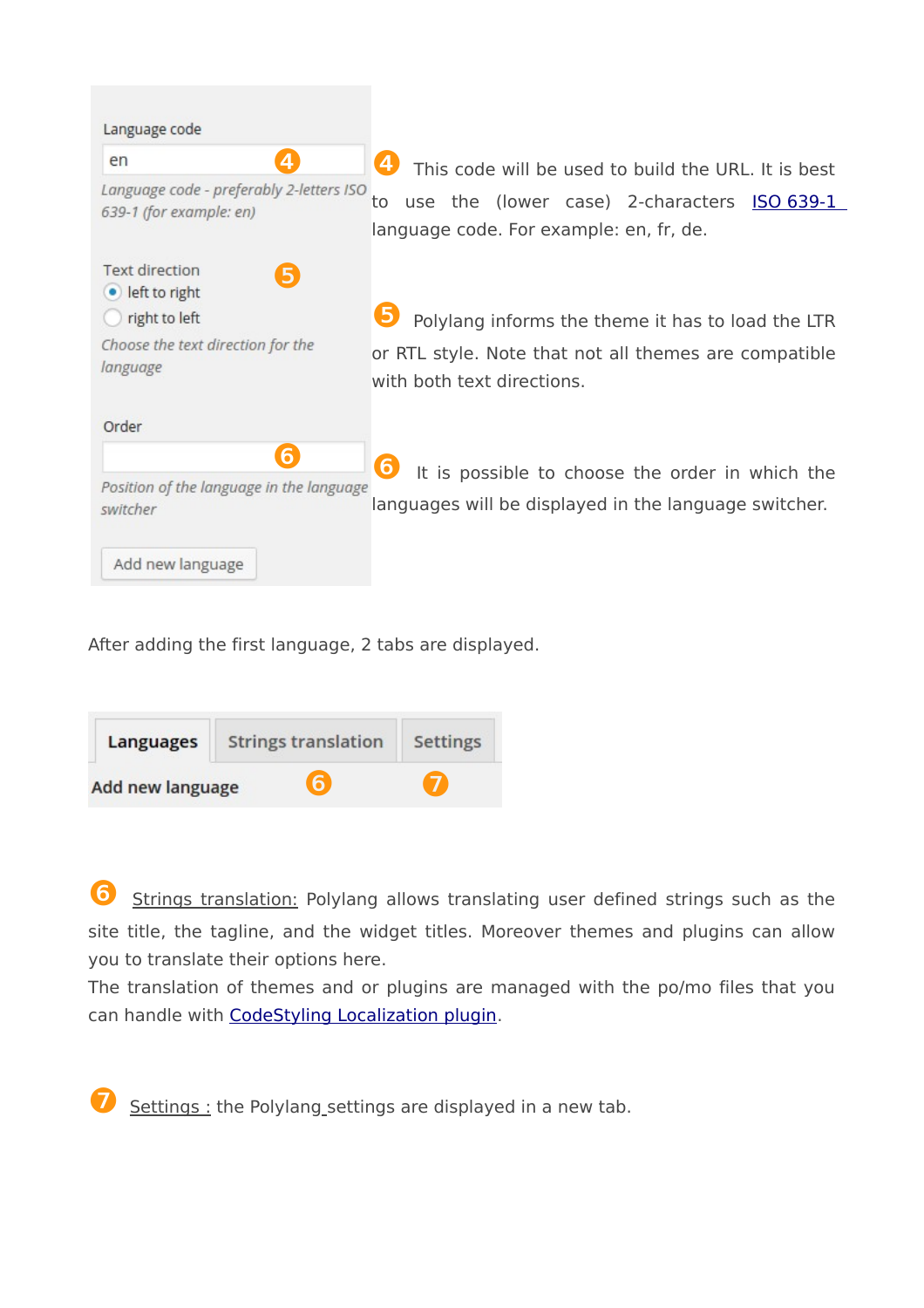# **2 – STRINGS TRANSLATION**

Go in Settings > Languages and click on the Strings translation tab

| <b>Languages</b>      |                                    | <b>Strings translation</b><br><b>Settings</b>                                                     |                            | puleen Options +                             |
|-----------------------|------------------------------------|---------------------------------------------------------------------------------------------------|----------------------------|----------------------------------------------|
|                       |                                    |                                                                                                   |                            | Search translations                          |
| <b>Bulk Actions ▼</b> | Apply                              | View all groups v<br>Filter                                                                       |                            | 4 items                                      |
|                       | Group<br>Name                      | <b>String</b>                                                                                     | Translations               |                                              |
| ess                   | WordPr<br>Site<br>Title            | My site                                                                                           | English<br>Français        | My site<br>Mon site<br>$\mathbf 1$           |
| ess                   | WordPr<br>Tagline                  | <b>Getting Started</b>                                                                            | <b>English</b><br>Français | <b>Getting Started</b><br>Pour bien démarrer |
| ess                   | WordPr<br>Date<br>Format           | Fj, Y                                                                                             | English<br>Français        | Fj, Y<br><b>jFY</b><br>$\overline{2}$        |
| ess                   | WordPr<br>Time<br>Format           | g:i a                                                                                             | English<br>Français        | g:i a<br>g:i a                               |
|                       | Group<br>Name                      | <b>String</b>                                                                                     | Translations               |                                              |
| <b>Bulk Actions ▼</b> | Apply                              |                                                                                                   |                            | 4 items                                      |
| <b>Save Changes</b>   | Clean strings translation database | Use this to remove unused strings from database, for example after a plugin has been uninstalled. |                            |                                              |

❶ Thanks to these input fields you can translate the string in all defined languages.

❷ Here you can also choose a different date format and time format per language. See: http://codex.wordpress.org/Formatting\_Date\_and\_Time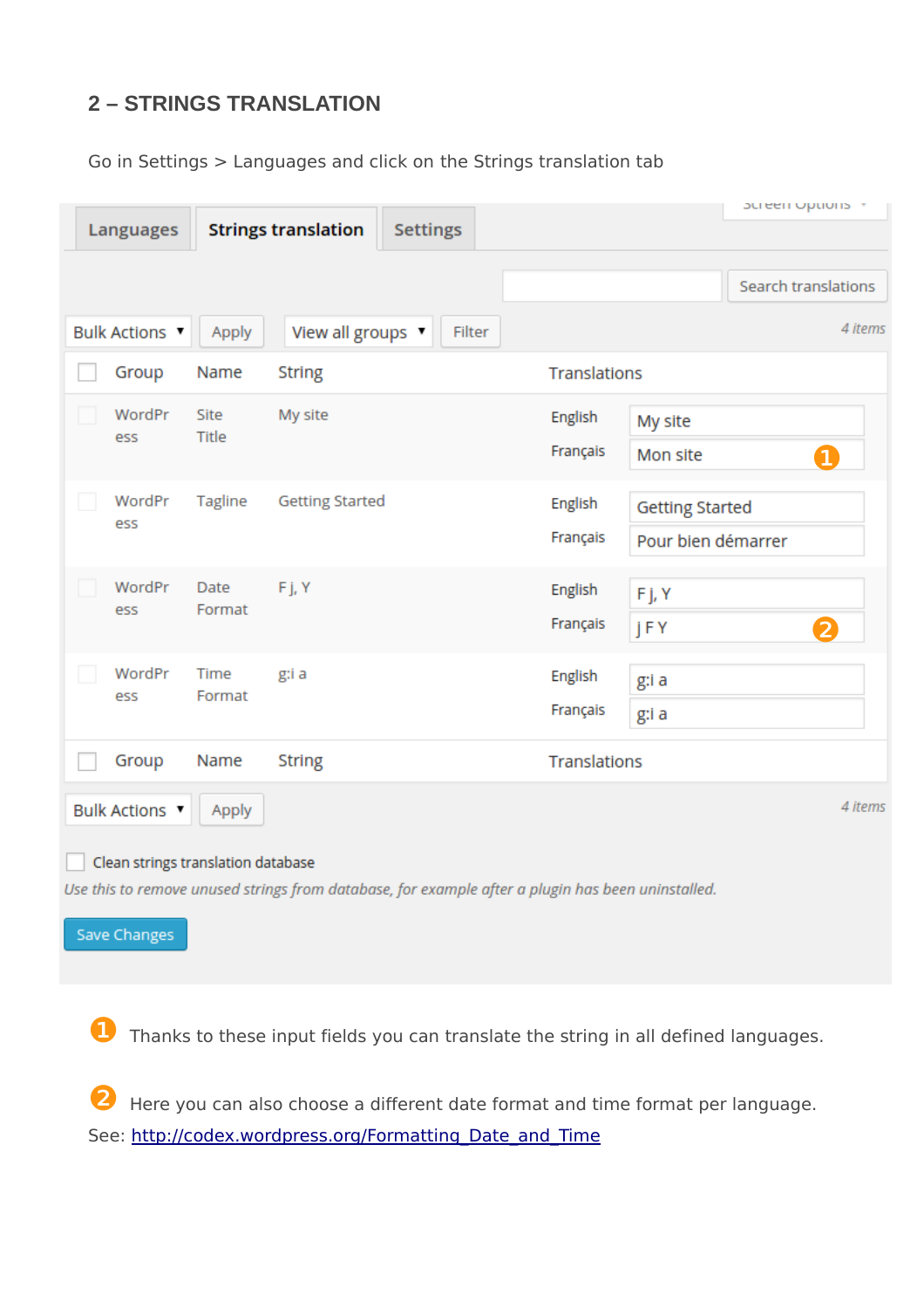# **3 – POLYLANG SETTINGS**

Go in Settings > Languages and click on the Settings tab

| Languages        | <b>Strings translation</b> | <b>Settings</b>                               |                                                                     |
|------------------|----------------------------|-----------------------------------------------|---------------------------------------------------------------------|
| Default language |                            | English v                                     |                                                                     |
|                  |                            | you want to set them all to default language? | There are posts, pages, categories or tags without language set. Do |

**1** Default language: it will for example be used when someone visits your homepage for the first time.

❷ Check this option to set up the default language for all existing posts, pages, categories and tags. This option is removed once a language is assigned to all the content.

| <b>URL modifications</b> | $\left  \mathbf{B} \right $ | The language is set from content                                   |
|--------------------------|-----------------------------|--------------------------------------------------------------------|
|                          |                             | Posts, pages, categories and tags urls are not modified.           |
|                          | $\left  \mathbf{4} \right $ | • The language is set from the directory name in pretty permalinks |
|                          |                             | Example: http://localhost/wordpress/site6/en/my-post/              |
|                          | 5                           | The language is set from the subdomain name in pretty permalinks   |
|                          |                             | Example: http://en.localhost/wordpress/site6/my-post/              |
|                          | 6                           | The language is set from different domains                         |

The URL is not modified: whether Polylang is activated or not, the URL stays the same for posts, pages, categories and post tags. The URL for date and author archives are modified to include the language code.

This option is checked by default and you should keep it as is, unless you know what you are doing. For a site in English and in French, your post URLs would look like:

- <http://www.yoursite.com/en/my-post/>
- <http://www.yoursite.com/fr/mon-article/>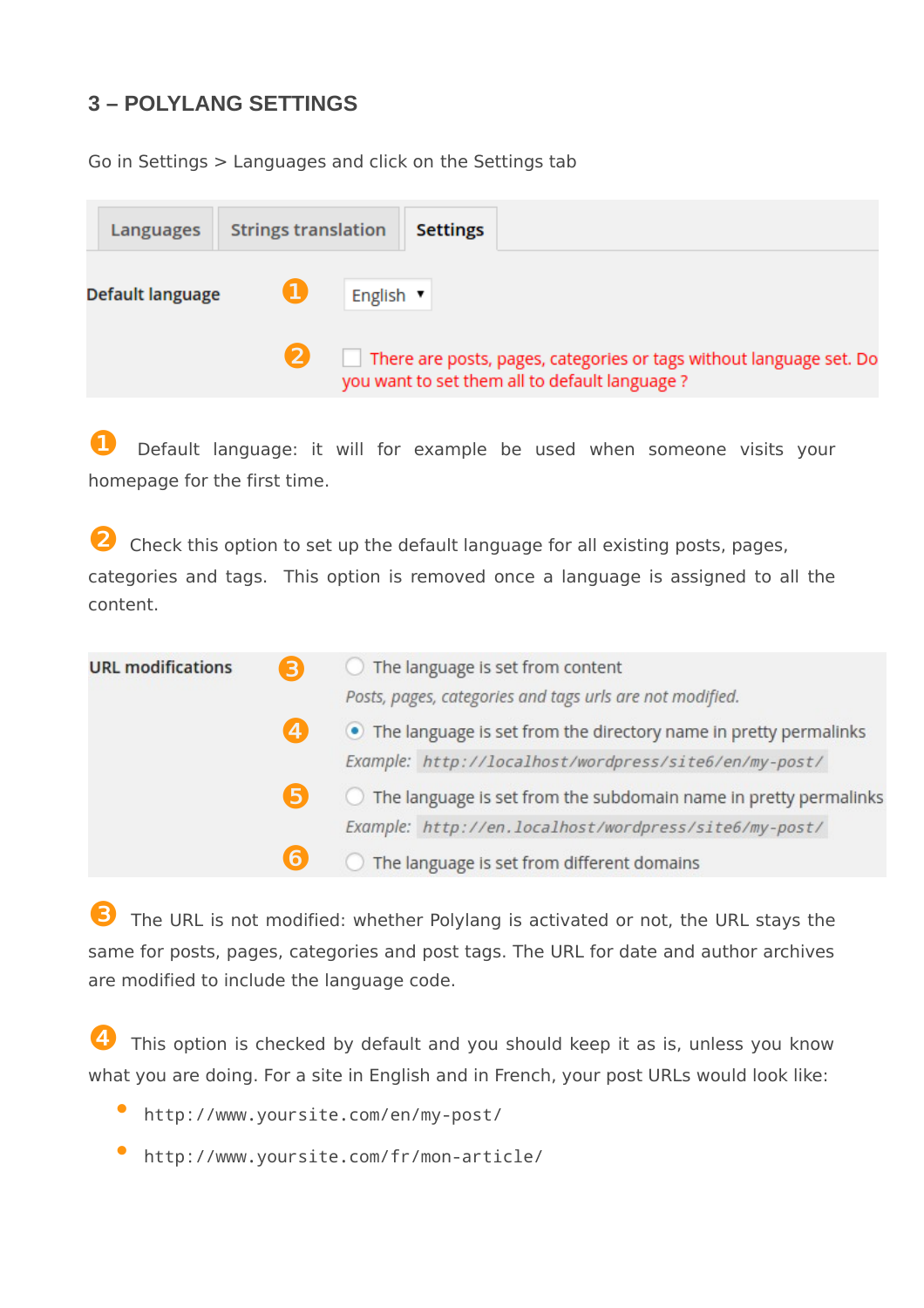❺❻ For advanced users, if you want to use subdomains (or a different domain per language), all your subdomains (or domains) must point to the same directory (where the WordPress index.php is present).

Note that, except with the first option which keeps as much URLs as possible, when Polylang is de-activated, every URL loose the language information and thus all external links are broken.

Hide URL language information for default language

❼

❽

• Remove /language/ in pretty permalinks Example: http://localhost/wordpress/site6/en/ ◯ Keep /language/ in pretty permalinks Example: http://localhost/wordpress/site6/language/en/

This option allows you to hide the language information only for the default language. In this case the monthly archives URL in the default language will look like: http://www.yoursite.com/2015/03/

❽ Here you can choose to include the keyword « language » in your urls. Keep /language/ in pretty permalinks: the monthly archives URL will look like:

• http://www.yoursite.com/language/en/2015/03/

Remove /language/ in pretty permalinks: the monthly archives URL will look like:

• http://www.yoursite.com/en/2015/03/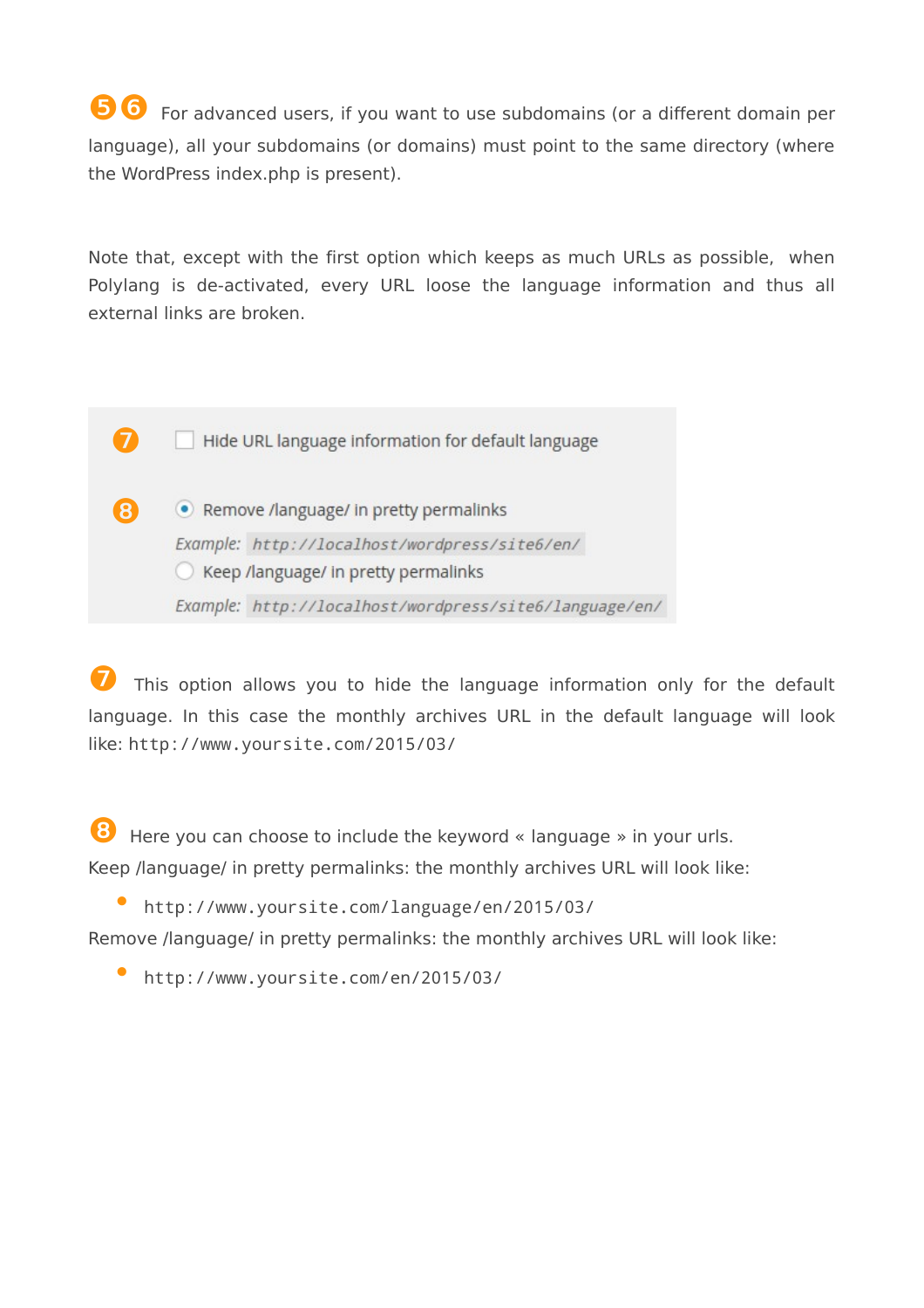$\triangledown$  When the front page is visited, set the language according to the **Detect browser language** ❾ browser preference

❿  $\blacktriangledown$  Activate languages and translations for media Media

**9** This option is checked by default: when checked, someone visiting your homepage for the first time will be redirected to the homepage in the language according to his browser preferences. If his browser preferences do not include any language of your site, the default language will be used. Returning visitors will be redirected to the homepage in their last browsed language.

**10** This option is checked by default: when checked the language column is displayed in the Media list table which allows you to translate the title, the caption, the alternative text and the description of the media.

| Synchronization | <b>Taxonomies</b><br>Comment status<br>Sticky posts<br>Post format<br>Page template<br>Featured image | Custom fields<br>Ping status<br>Published date<br>Page parent<br>Page order                                                                                                |
|-----------------|-------------------------------------------------------------------------------------------------------|----------------------------------------------------------------------------------------------------------------------------------------------------------------------------|
|                 | a post or page.                                                                                       | The synchronization options allow to maintain exact same values (or translations in<br>the case of taxonomies and page parent) of meta content between the translations of |

⓫ Check these options and a modification will impact all translations. You can safely keep all these options unchecked.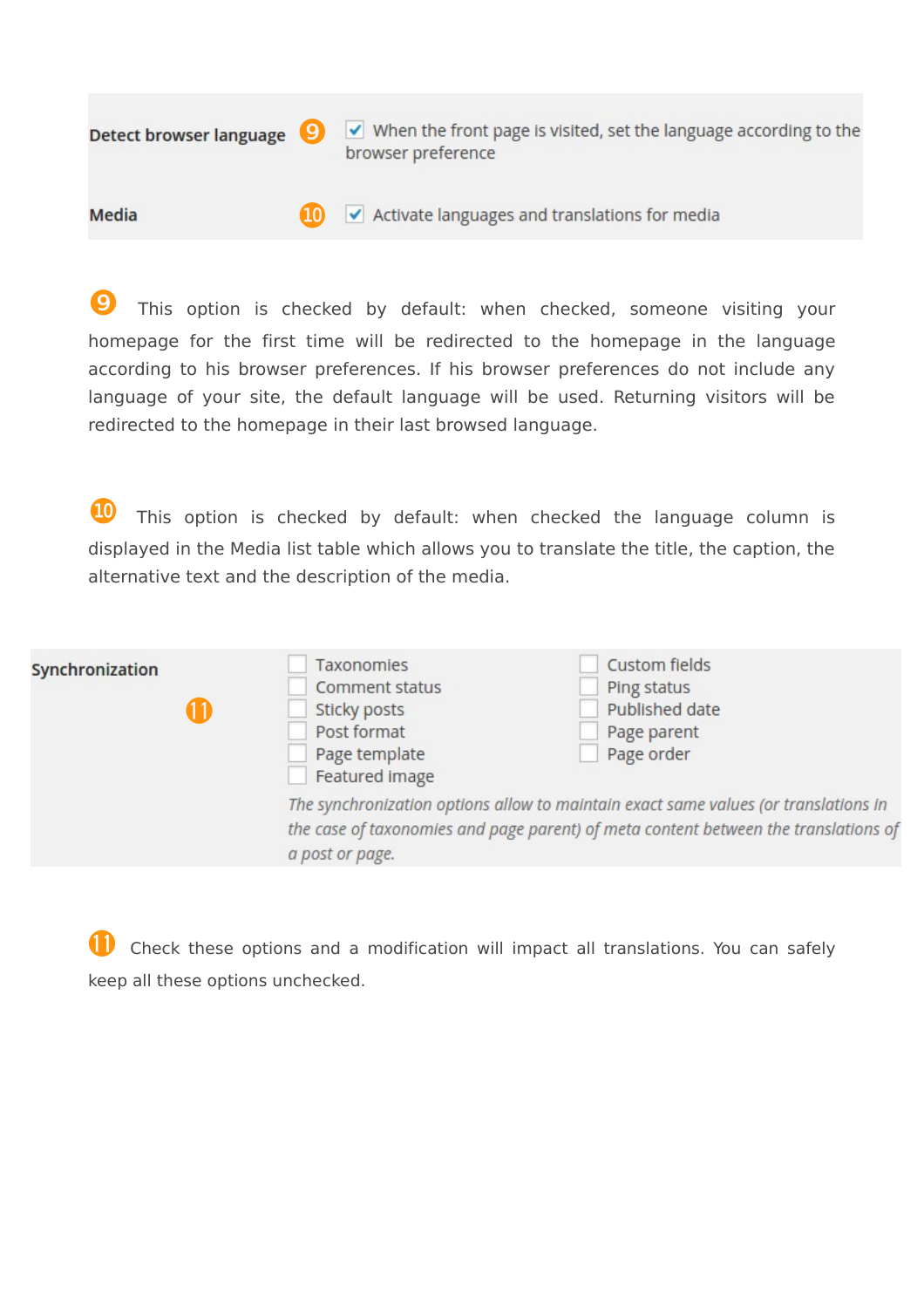## **4 – CREATING MENUS**

Go in Appearance > Menus



You have to create one menu per language and save them. Then the 'Manage Locations' tab appears.

On 'Manage Locations' tab or 'Menu Settings' assign your menus to the relevant theme location.i.e : My English Menu to 'Primary menu English' and My French Menu to 'Primary menu Français'.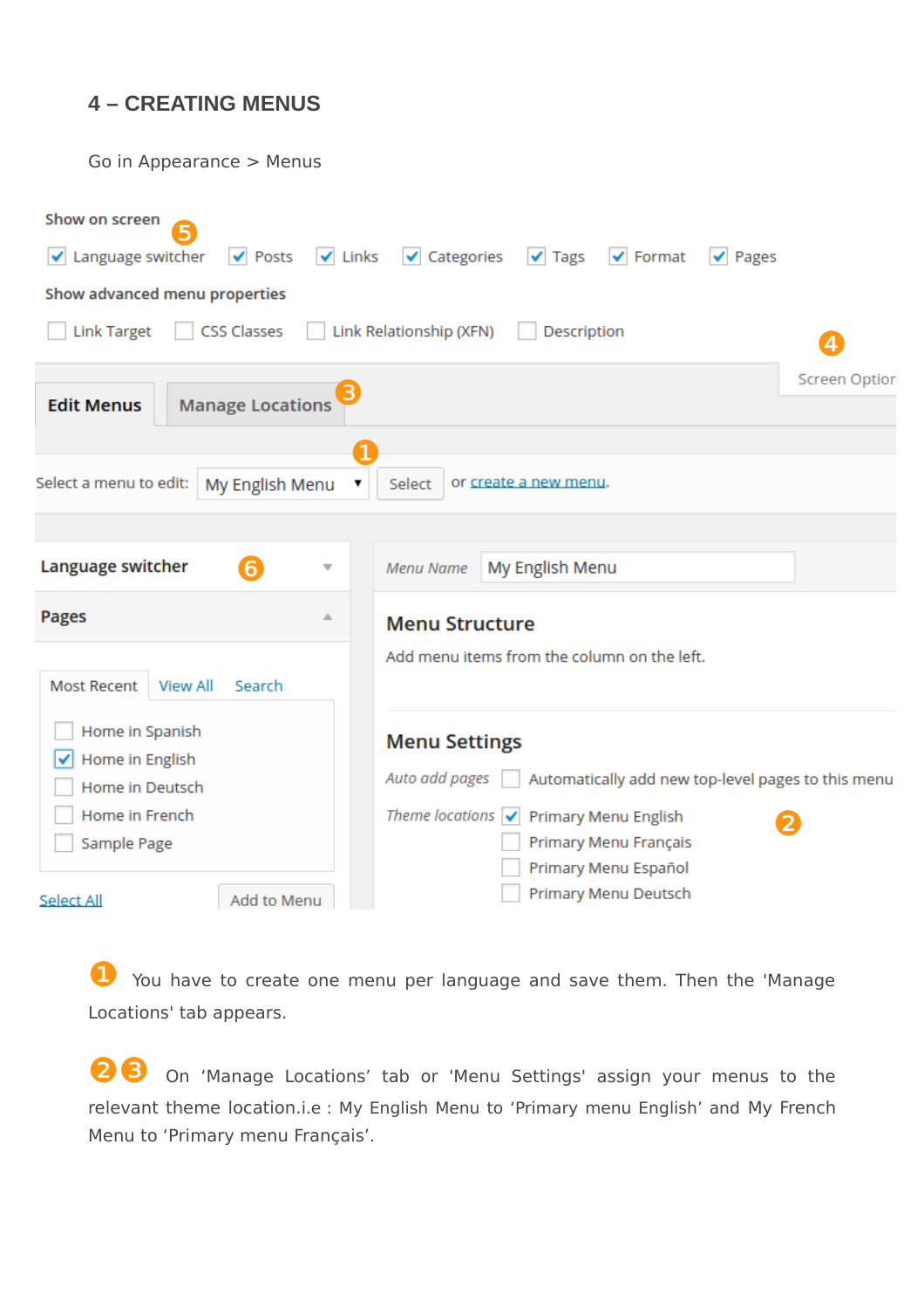**O**  $\odot$  You have the possibility to add a language switcher anywhere in a menu. If you don't see the language switcher metabox, check that it is not disabled in the screen options

Note that the language switcher will display a language only if at least one post or one page has been published in this language.

## **5 – CREATING WIDGETS**

Go in Appearance > Widgets

Whatever the chosen options, the widget will display a language only if at least one post or one page has been published in this language.

| <b>Language Switcher</b>                                                                                                               | <b>Text</b>                                                                  |
|----------------------------------------------------------------------------------------------------------------------------------------|------------------------------------------------------------------------------|
| Title:<br>Polylang Language Switcher<br>Displays as dropdown<br>Displays language names<br>Displays flags<br>Forces link to front page | Title:<br>Polylang<br>All the widgets have the<br>multilingual capabilities! |
| Hides the current language <b>3</b><br>Hides languages with no translation<br>The widget is displayed for:<br>All languages            | $\overline{4}$<br>Automatically add paragraphs                               |
| Delete   Close                                                                                                                         | The widget is displayed for:<br>All languages                                |
|                                                                                                                                        | Delete   Close                                                               |

**D** Here I requested the widget to display the language names and the flags.

The widget will always send the visitor to the front page in the right language, otherwise it will try to find the translated page (and link to the front page if none was found).

❸ The widget will never display the current language.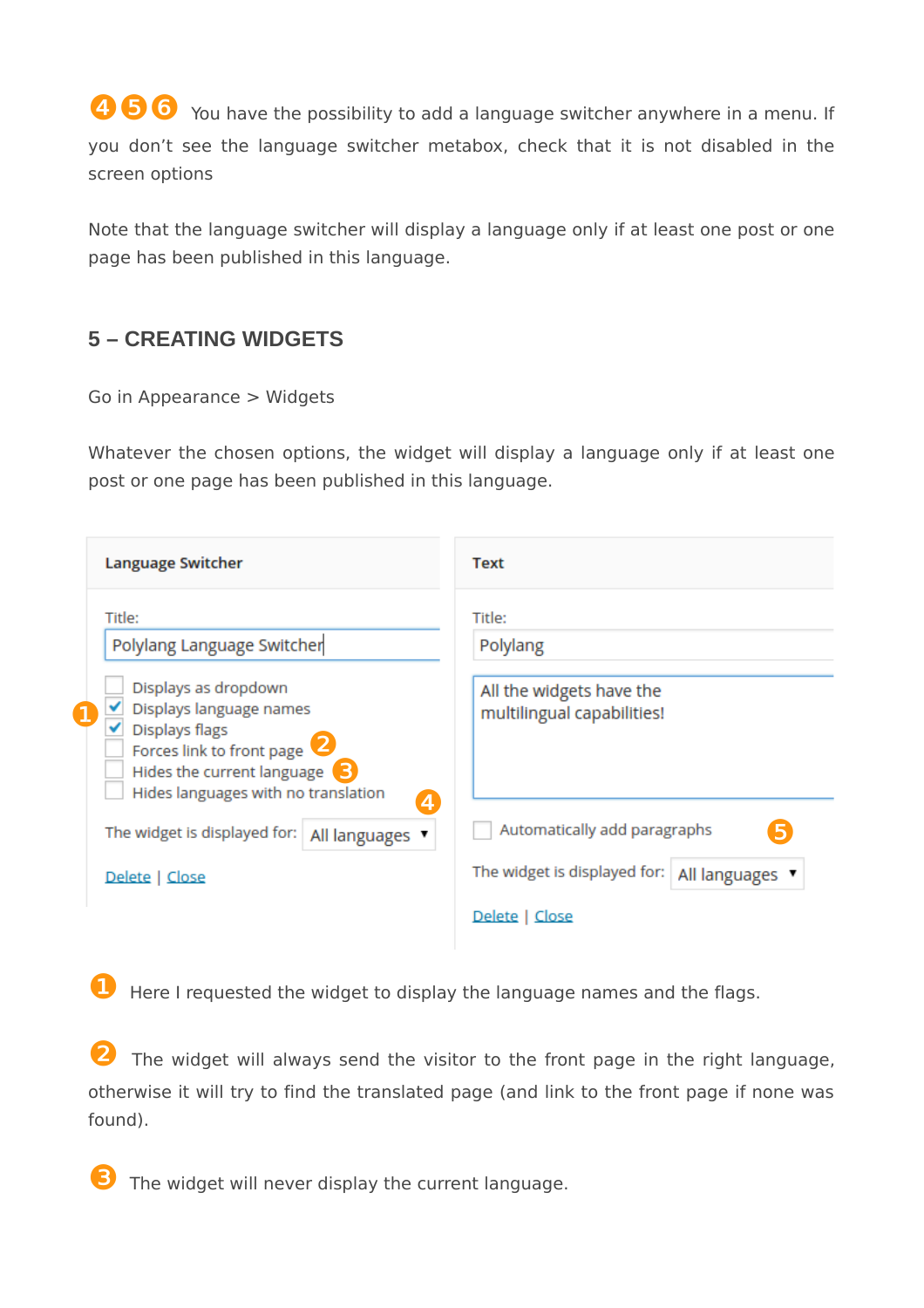**O** For all widgets you have now the possibility to choose to display it for all languages (default) or only one language.

## **6 – TRANSLATING PAGE, POST, CATEGORIES AND TAGS**

It is very important to set the language for all existing posts, pages, categories and tags otherwise they won't be displayed.

i.e : Let's create your Static Home Page in 4 languages in Pages > Add New >

| Home in English                                                 | <b>Languages</b>                   |  |  |
|-----------------------------------------------------------------|------------------------------------|--|--|
| Permalink: http://localhost/wordpress/site5/en/home-in-english/ | Language                           |  |  |
| <b>View Page</b><br><b>Get Shortlink</b>                        | ▦<br>English<br>$\mathbf 1$        |  |  |
| <b>91</b> Add Media<br>Visual                                   | <b>Translations</b>                |  |  |
| 目 目 (4 - 目 目 目 ∥ ※ 国<br>В<br>ABE<br><b>SHEEP</b><br><b>PHT</b>  | 2<br>Ш<br>Ť<br>H<br>Home in French |  |  |
|                                                                 | B.                                 |  |  |
|                                                                 | Home in Deutsch<br>$\overline{4}$  |  |  |

❶ To set the language, just choose it in the dropdown list.

Choose, thanks to the autocomplete input field, an already existing post as translation. The  $+$  will turn in a  $\oslash$ .

 $\bullet$  If you want to create a new translation, just click on the  $+$ .

The  $\rho$  means that the translation is done. Clicking on the icon allows you to edit the translation.

**The operation for posts, custom post types, categories and tags is exactly the same.**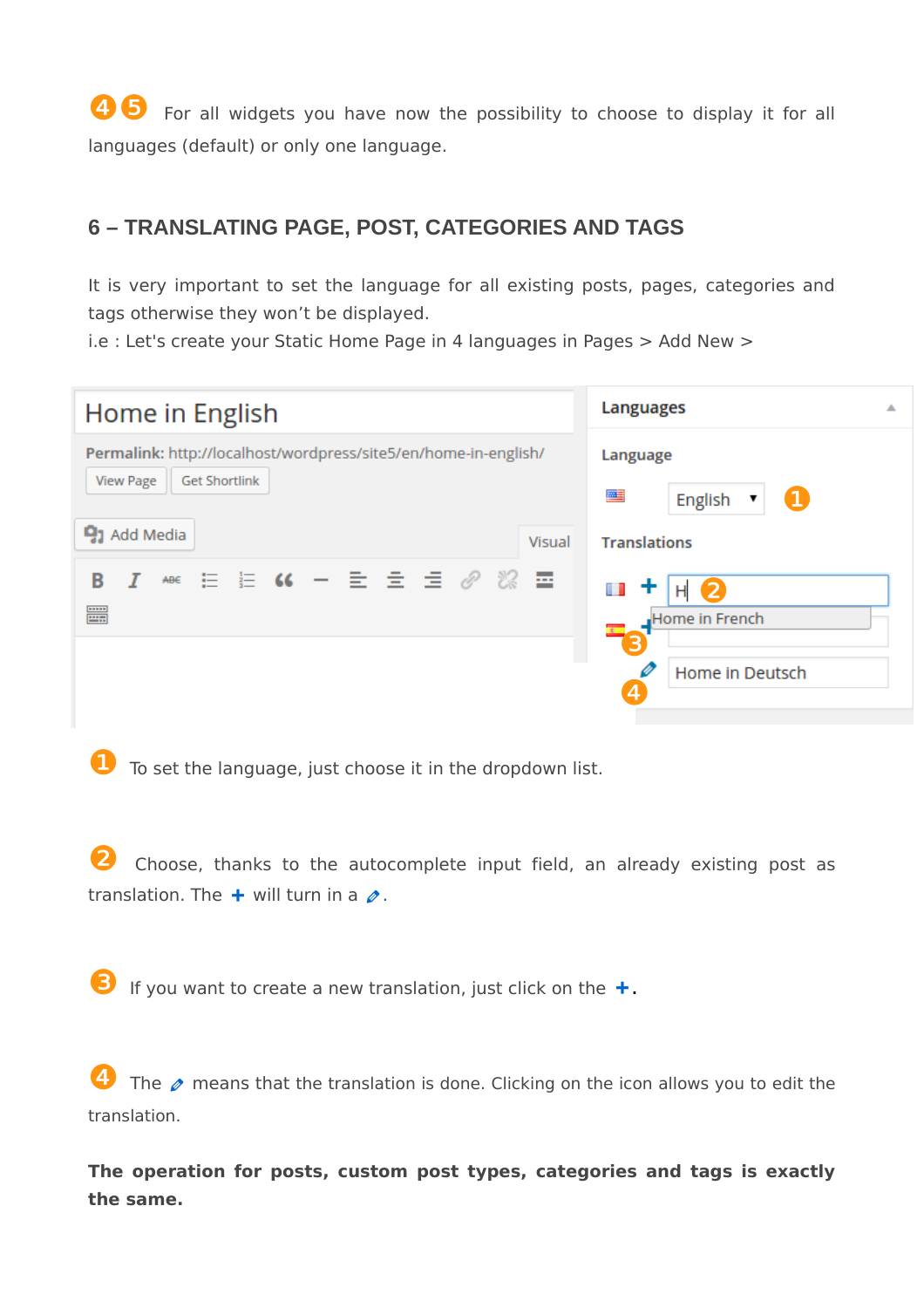Below is how your Home Page are displayed in the Page list table :

| <b>合</b> Test<br>My Sites<br>$0 + New$         | <b>G</b> <sub>3</sub> Show all languages |    | Howdy,                |    |                           |              |
|------------------------------------------------|------------------------------------------|----|-----------------------|----|---------------------------|--------------|
| Pages<br><b>Add New</b>                        | English<br>e<br>8<br>ш<br>Français       |    | Screen Options $\Psi$ |    |                           | Help $\Psi$  |
| All $(4)$   Published $(4)$   Trash $(4)$      | Español<br><b>Com</b>                    |    |                       |    |                           | Search Pages |
| All dates<br><b>Bulk Actions</b><br>Apply<br>▼ | Deutsch<br>$\equiv$                      |    |                       |    |                           | 4 items      |
| Title                                          |                                          |    | 罾                     | L. | $\mathcal{L}(\mathbb{R})$ |              |
| <b>Home in Deutsch</b>                         |                                          |    | Ø                     | D  |                           |              |
| <b>Home in English</b>                         |                                          | 5) |                       | Ø  |                           |              |
| <b>Home in French</b>                          |                                          | 6  |                       |    |                           |              |
| <b>Home Spanish</b>                            |                                          |    |                       |    |                           |              |

The  $\vee$  means that this page is in this language. You can edit it by click on the  $\vee$ .

The  $\rho$  means that the translation is done. You can edit it by click on the  $\rho$ .

 $\bullet$  If you want to create a new translation, just click on the.  $\bullet$ 

If you are using a static front page, it **must** be translated in all languages. It is not mandatory to translate other pages and posts. In the case of the creating Home Page that will define as Static Pages: all your Home Pages must be translated. You must have for all translations a  $\phi$  instead a  $+$ .

❽❾ You can filter the content by language (posts, pages, media, categories, tags, comments, string translations). This choice is persistent (kept even when you log out) and also impacts the default language when creating a new content. It has no influence on the language of the user admin interface, which can be chosen in the user profile.